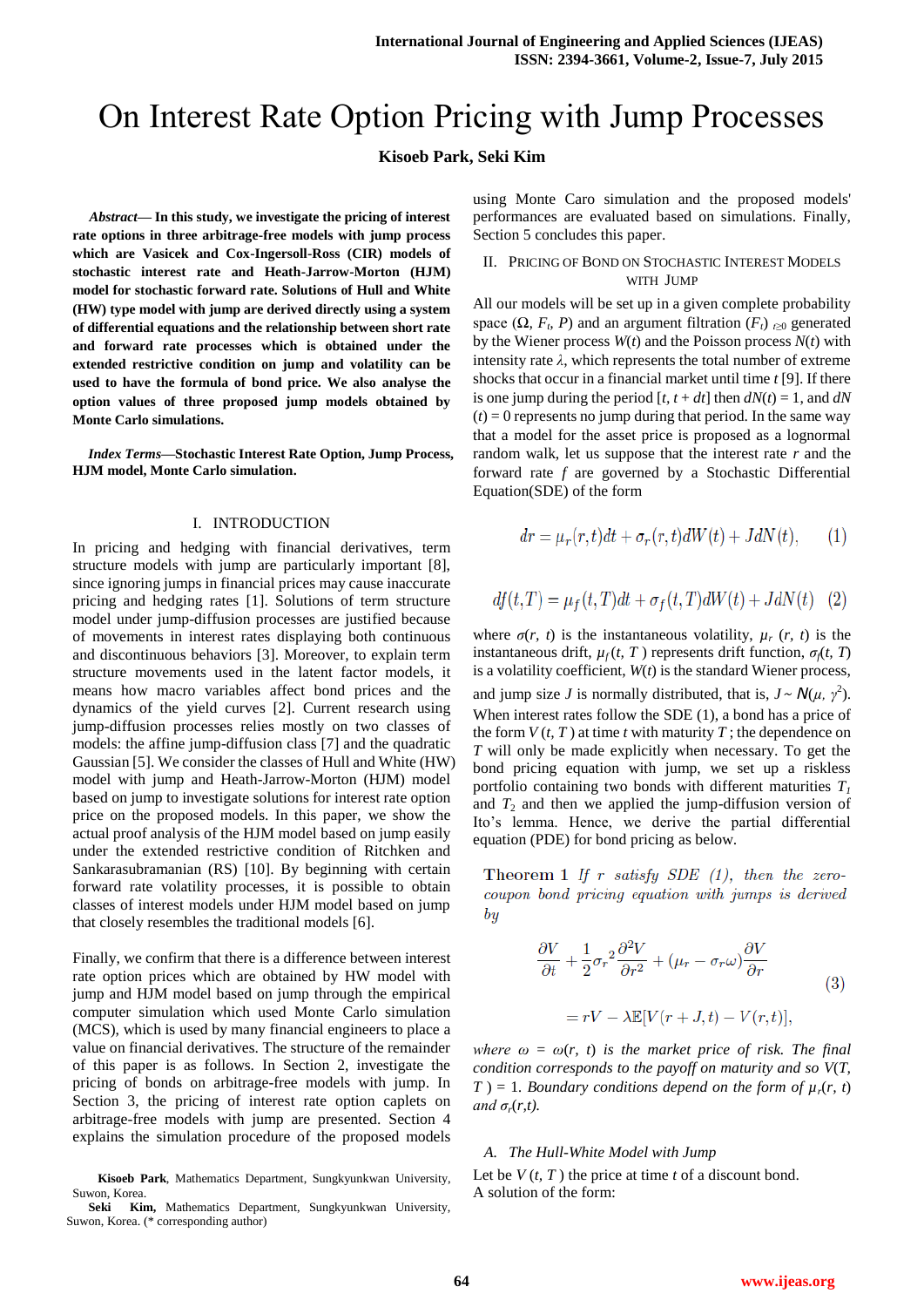$$
V(t,T) = \exp[-A(t,T) r_t + B(t,T)]
$$
 (4)

can be assumed. We now consider a quite different type of random environment. In this paper, we extend a jump-diffusion version of equilibrium single factor model to reflect this time dependence. This leads to the following model for *r*(*t*):

$$
dr(t) = [\theta(t) - a(t)r(t)]dt + \sigma(t)r(t)^{\beta}dW(t) + JdN(t),
$$
\n(5)

where  $\theta(t)$  is a time-dependent drift;  $\sigma(t)$  is the volatility factor;  $a(t)$  is the reversion rate;  $W(t)$  is the standard Wiener process; and  $N(t)$  is the Poisson process with intensity rate  $\lambda$ . We investigate the case  $\beta = 0$  which is an extension of Vasicek's jump-diffusion model and the case  $\beta = 1/2$  which is an extension of CIR jump-diffusion model. Under the process specified in equation  $(5)$ ,  $r(t)$  is defined as:

$$
r(t) = r_0(t) \left[ r(0) + \int_0^t r_0^{-1}(u)\theta(u)du + \int_0^t r_0^{-1}(u)\sigma(u)r(u)^{\beta}dW(u) + \sum_{i=1}^{N(t)} r_0^{-1}(T_i)J_i \right]
$$
(6)

where  $r_{0}(t) = \exp \left[ - \int_0^t a(u) du \right] (= e^{-a(t)t}$  if  $a(t)$  is constant),  $T_i$  is the time when *i th* jump happens,  $0 < T_1 < T_2$  $\langle \cdot \cdot \cdot \cdot \rangle$  *T*<sub>*N*(*t*)  $\langle t, \cdot \rangle$  *x t*, and *N*(*t*) is the number of jumps occurring</sub> during the period [0*, t*]. For the constant coefficient case, the conditional expectation and variance of jump-diffusion process given the current level are

$$
\mathbb{E}[r(t)] = e^{-a(t)t}r(0) + \left(\frac{\theta(t) + \lambda\mu}{a(t)}\right)\left(1 - e^{-a(t)t}\right),\tag{7}
$$

and

$$
\begin{aligned}\n\mathbb{V}ar[r(t)]\\
&= \begin{cases}\n\frac{\sigma(t)^2 + \lambda(\mu^2 + \gamma^2)}{2a(t)} \left(1 - e^{2a(t)t}\right) & \text{: } \beta = 0, \\
\frac{r(0)\sigma(t)^2}{a(t)} \left(e^{-a(t)t} - e^{-2a(t)t}\right) \\
& + \frac{\sigma(t)^2(\theta(t) + \lambda\mu)}{2a(t)^2} \left(1 - e^{-a(t)t}\right)^2 & \text{: } \beta = \frac{1}{2}.\n\end{cases} \\
& + \frac{\lambda(\mu^2 + \gamma^2)}{2a(t)} \left(1 - e^{-2a(t)t}\right)\n\end{aligned}
$$

To drive the pricing formula of bond on the Hull-White model with jump, we use a two-term Taylor's expansion theorem to represent the expectation terms of equation (3) is given by

$$
\mathbb{E}[V(r+J,t) - V(r,t)]
$$
  
= 
$$
\left[ -\mu A(t,T) + \frac{1}{2}(\gamma^2 + \mu^2)A(t,T)^2 \right] V(r,t),
$$

where a jump size  $J \sim N(\mu, \gamma^2)$ . Thus, we get the partial differential bond pricing equation:

$$
[\theta(t) - a(t)r(t) - \omega(t)\sigma(t)r(t)^{\beta}]V_r + V_t + \frac{1}{2}\sigma(t)^2r(t)^{2\beta}V_{rr} - rV + \lambda V \left[ -\mu A(t,T) + \frac{1}{2}(\gamma^2 + \mu^2)A(t,T)^2 \right] = 0.
$$
\n(8)

By substituting the value of bond (4) into (8), we obtain the equations for  $A(t, T)$  and  $B(t, T)$ .

Theorem 2 (Extended Vasicek Model:  $\beta = 0$ )

$$
-\frac{\partial A}{\partial t} + a(t)A - 1 = 0 \tag{9}
$$

and

$$
\frac{\partial B}{\partial t} - \phi(t)A + \frac{1}{2}\sigma(t)^2 A^2
$$
  
+  $\lambda \left[ -\mu A + \frac{1}{2}(\gamma^2 + \mu^2)A^2 \right] = 0,$  (10)

where  $\phi(t) = \theta(t) - \omega(t)\sigma(t)$  and all coefficients are  $constant.$ 

Theorem 3 (Extended CIR Model :  $\beta = \frac{1}{2}$ )

$$
-\frac{\partial A}{\partial t} + a(t)A + \frac{1}{2}\sigma(t)^2 A^2 - 1 = 0 \tag{11}
$$

and

.

$$
\frac{\partial B}{\partial t} - (\theta(t) + \lambda \mu)A + \frac{1}{2}\lambda[(\gamma^2 + \mu^2)A^2] = 0, \quad (12)
$$

where all coefficients are constant.

From Theorem 2 and 3, to satisfy the final data that  $V(T, T) = 1$  we must have  $A(T, T) = 0$  and  $B(T, T) = 0$ .

### *B.* HJM model based on Jump

We denote as  $f(t, T)$  the instantaneous forward rate at time *t* for instantaneous borrowing at time  $T \geq t$ . Then the price at time *t* of a discount bond with maturity *T*, is defined as

$$
V(t,T) = \exp\left(-\int_{t}^{T} f(t,s)ds\right).
$$
 (13)

We consider the one-factor HJM model with jump under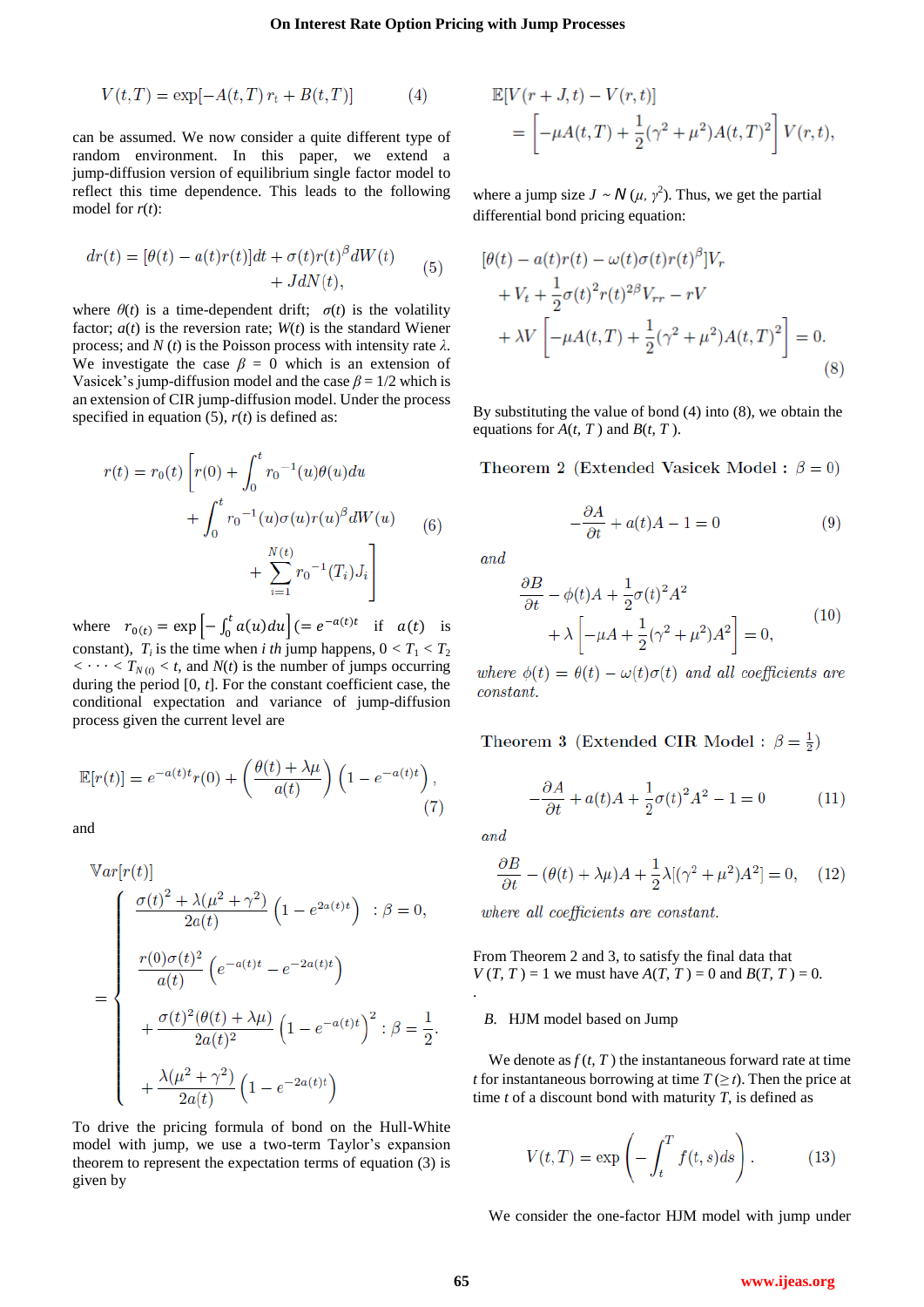## **International Journal of Engineering and Applied Sciences (IJEAS) ISSN: 2394-3661, Volume-2, Issue-7, July 2015**

the corresponding risk-neutral measure *Q*, and we obtain the SDE given by

$$
df(t,T) = \sigma_f^*(t,T)dt + \sigma_f(t,T)dW^Q(t) + JdN(t),
$$
 (14)

where  $\sigma_f^*(t, T) = \sigma_f(t, T) \int_t^T \sigma_f(t, s) ds$ .  $W^0(t)$  is a Wiener process generated by the risk-neutral measure *Q*, and *N* (*t*) is a Poisson process with intensity rate *λ*. In a similar way as before, the conditional expectation and variance of the SDE (14) given the current level are

$$
\mathbb{E}[f(t,T)] = f(0,T) + \mathbb{E}\left[\int_0^t \sigma_f^*(s,T)ds\right] + \mu \lambda t
$$

and

.

$$
\begin{aligned}\n\mathbb{V}ar[f(t,T)] &= \mathbb{E}[(f(t,T) - \mathbb{E}[f(t,T)])^2] \\
&= \int_0^t \sigma_f^2(s,T)ds + (\gamma^2 + \mu^2)\lambda t\n\end{aligned}
$$

In this study, we use the relationship between short rate and forward rate processes to obtain the formula of bond price under the extended restrictive condition on jump and volatility[10].

Theorem 4 Let the volatility form of SDE  $(14)$  be

$$
\sigma_f(t,T) = \sigma(t)(r(t))^{\beta} \eta(t,T)
$$

 $deterministic$  $function$  $with$  $\alpha$  $\left(-\int_t^T a(s)ds\right)$  to obtain the relationship  $\exp$ between forward rates and short rates (5) in term structure model. The equivalent model is derived as follows:

$$
f(0,T) = r(0)\eta(0,T) + \int_0^T \theta(s)\eta(s,T)ds
$$

$$
- \int_0^T \sigma^2(s) r^{2\beta}(s) \eta(s,T) \int_s^T \eta(s,u) du ds.
$$

## III. PRICING OF INTEREST RATE OPTION CAPLETS ON ARBITRAGE-FREE MODEL WITH JUMP

A popular interest rate option in the financial market is an interest rate cap which is designed to provide insurance against the rate of interest on floating-rate note rising above a certain level known as the cap rate. The period to reset the interest rate equal to (forward) LIBOR rate is called as tenor usually 3 months. And its payoff occurs on the next reset day i.e. a tenor later. The payoff at time  $T + \delta$  with a principal L and a cap rate *R* is defined by

$$
L\delta \max(r(T) - R, 0) \tag{15}
$$

where  $\delta$  is a tenor and *T* is the reset time. From this payoff value, we derive the interest rate option formula on the condition of log-normality under the forward measure  $P^{T+\delta}$ . This leads to the following pricing result.

$$
Cap = L\delta \mathbb{E}[D(T + \delta) \max(r(T) - R, 0)]
$$
  
=  $L\delta V(0, T + \delta) \mathbb{E}^{T+\delta}[\max(R(T) - R, 0)]$   
=  $L\delta V(0, T + \delta) [f(0, T)\Phi(d_{+}) - R\Phi(d_{-})]$ 

where

$$
d_{+} = \frac{\log(f(0,T)/R) + \frac{1}{2}\sigma_f^2 T}{\sigma_f \sqrt{T}},
$$

 $d = d_{+} - \sigma_{f} \sqrt{T}$  and  $\Phi(x)$  is the standard normal cumulative function as follows.

$$
\Phi(x) = \frac{1}{\sqrt{2\pi}} \int_{-\infty}^{x} e^{-\frac{y^2}{2}} \, dy.
$$

#### IV. COMPUTATIONAL RESULTS

In this section, we explain about the simulation procedure on the pricing of interest rate options on the arbitrage-free models with jump. The Monte Carlo Method is actually a very general tool and its applications are by no means restricted to numerical integration. To perform this method, we divide the time interval [*t, T* ] into *m* equal time steps of length ∆*t* each. For small time steps, we can obtain the bond price by sampling *n* short and forward rates paths under the discrete version of the risk-adjusted SDEs (5) and (14).

We investigate the pricing of interest rate option caplets on the arbitrage-free models with jump. For the simulation of estimating interest rate option models with jump, the parameter values could be assumed as  $R = 0.045$ ,  $a = 0.0001$ ,  $b = 0.04, \theta = a \times b, \sigma = 0.08, \lambda = 1.4, \gamma = 0.001, \mu = 0, r0 = 0$ 0.04,  $\delta$  = 0.25, and *L* = 1. Furthermore we conduct three runs of *n* = 10*,* 000 trials per each model and divide the time into *m*   $= 100$  time steps.



**Figure 1**: Pricing of interest rate option caplet with jump Figure 1 represents the pricing of interest rate option caplets on arbitrage-free models using Monte Carlo Method, in which three interest rate models with jump, Vasicek, CIR, and HJM, show their characteristic behaviors. The value on CIR model is lower than those of two models, Vasicek and